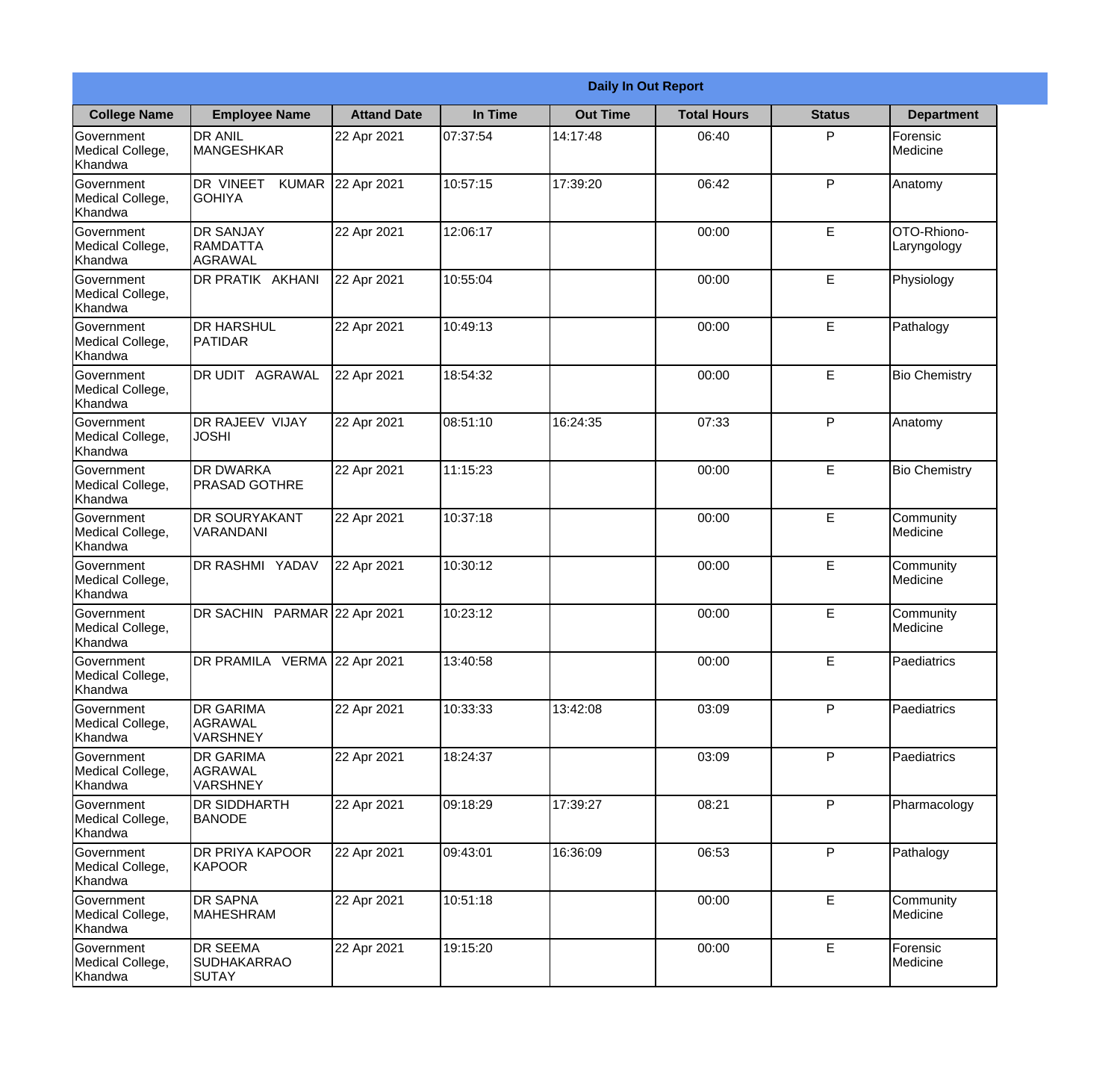| <b>Designation</b>                  | <b>Category</b>     |
|-------------------------------------|---------------------|
| Assistant Professor                 | Para Clinical       |
| Professor                           | <b>Non Clinical</b> |
| Professor                           | Clinical            |
| Assistant Professor                 | Non Clinical        |
| <b>Assistant Professor</b>          | Para Clinical       |
| Associate Professor Non Clinical    |                     |
| Assistant Professor   Non Clinical  |                     |
| Demonstrator/Tutor   Non Clinical   |                     |
| Demonstrator/Tutor   Para Clinical  |                     |
| <b>Assistant Professor</b>          | Para Clinical       |
| Assistant Professor                 | Para Clinical       |
| Professor                           | Clinical            |
| Associate Professor Clinical        |                     |
| Associate Professor Clinical        |                     |
| Associate Professor Para Clinical   |                     |
| Demonstrator/Tutor                  | Para Clinical       |
| Associate Professor   Para Clinical |                     |
| Professor                           | Para Clinical       |

## **Daily In Out Report**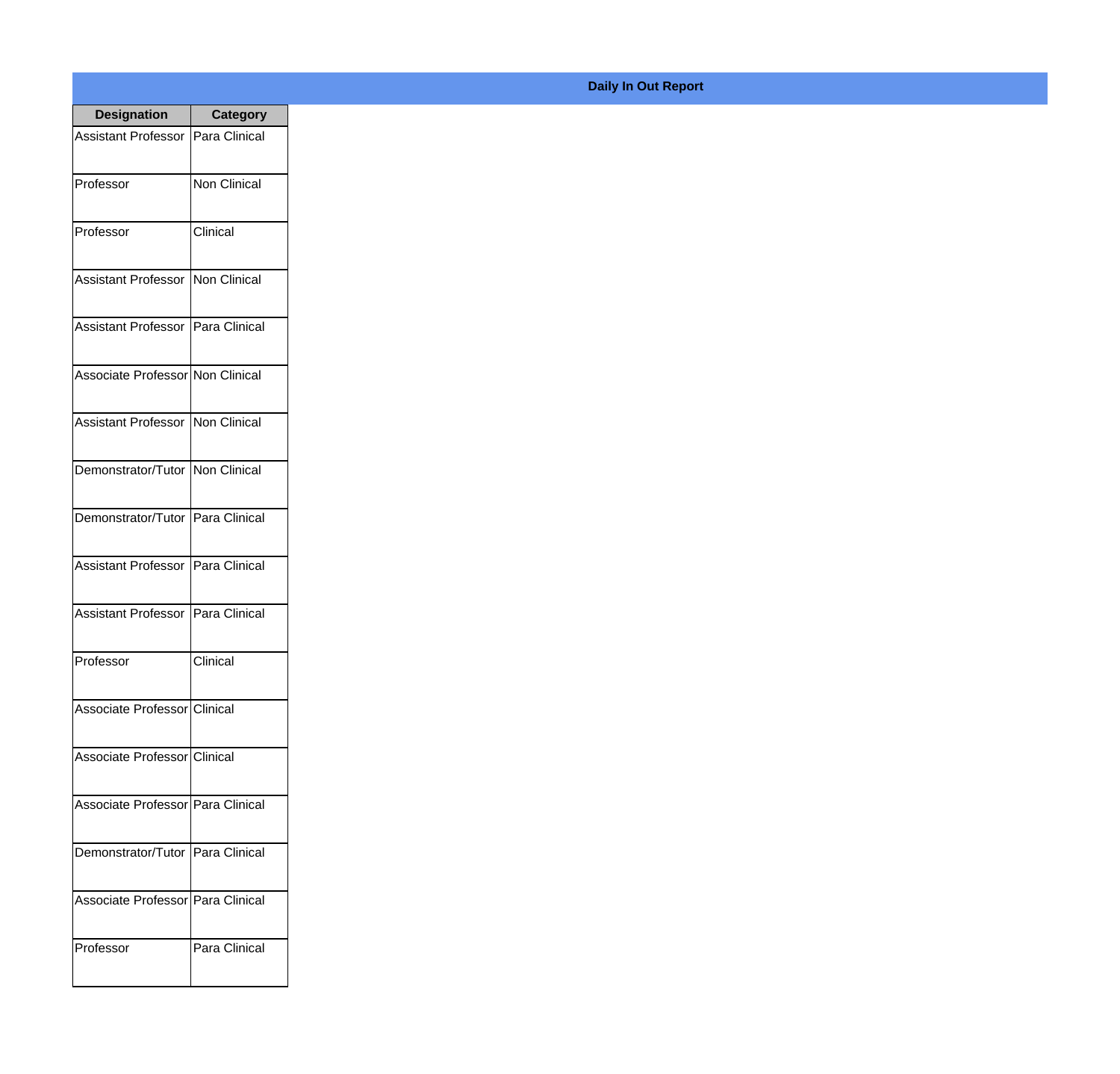|                                                   | <b>Daily In Out Report</b>                 |             |          |          |       |    |                             |  |
|---------------------------------------------------|--------------------------------------------|-------------|----------|----------|-------|----|-----------------------------|--|
| <b>Government</b><br>Medical College,<br> Khandwa | DR RAKESH SINGH<br>IHAZARI                 | 22 Apr 2021 | 12:47:12 |          | 00:00 | E  | Pathalogy                   |  |
| <b>Government</b><br>Medical College,<br> Khandwa | DR SHAIKH M.KHALIQ 22 Apr 2021             |             | 10:57:08 |          | 00:00 | E  | <b>Bio Chemistry</b>        |  |
| lGovernment<br>Medical College,<br> Khandwa       | <b>DR ASHOK</b><br><b>IBHAUSAHEB NAJAN</b> | 22 Apr 2021 | 11:12:26 |          | 00:00 | E  | Forensic<br>Medicine        |  |
| Government<br>Medical College,<br>Khandwa         | IDR PRIYESH<br><b>IMARSKOLE</b>            | 22 Apr 2021 | 11:36:34 | 13:23:05 | 01:47 | P  | Community<br>Medicine       |  |
| <b>Government</b><br>Medical College,<br> Khandwa | DR NISHA MANDLOI<br>IPANWAR                | 22 Apr 2021 | 10:05:00 |          | 00:00 | E  | Obstetrics &<br>Gynaecology |  |
| lGovernment<br>Medical College,<br>Khandwa        | <b>DR SATISH</b><br>ICHANDEL               | 22 Apr 2021 | 13:41:54 |          | 00:00 | E. | Pharmacology                |  |
| Government<br>Medical College,<br>Khandwa         | <b>DR PURTI AGARWAL</b><br>SAINI           | 22 Apr 2021 | 11:20:00 |          | 00:00 | E  | Pathalogy                   |  |